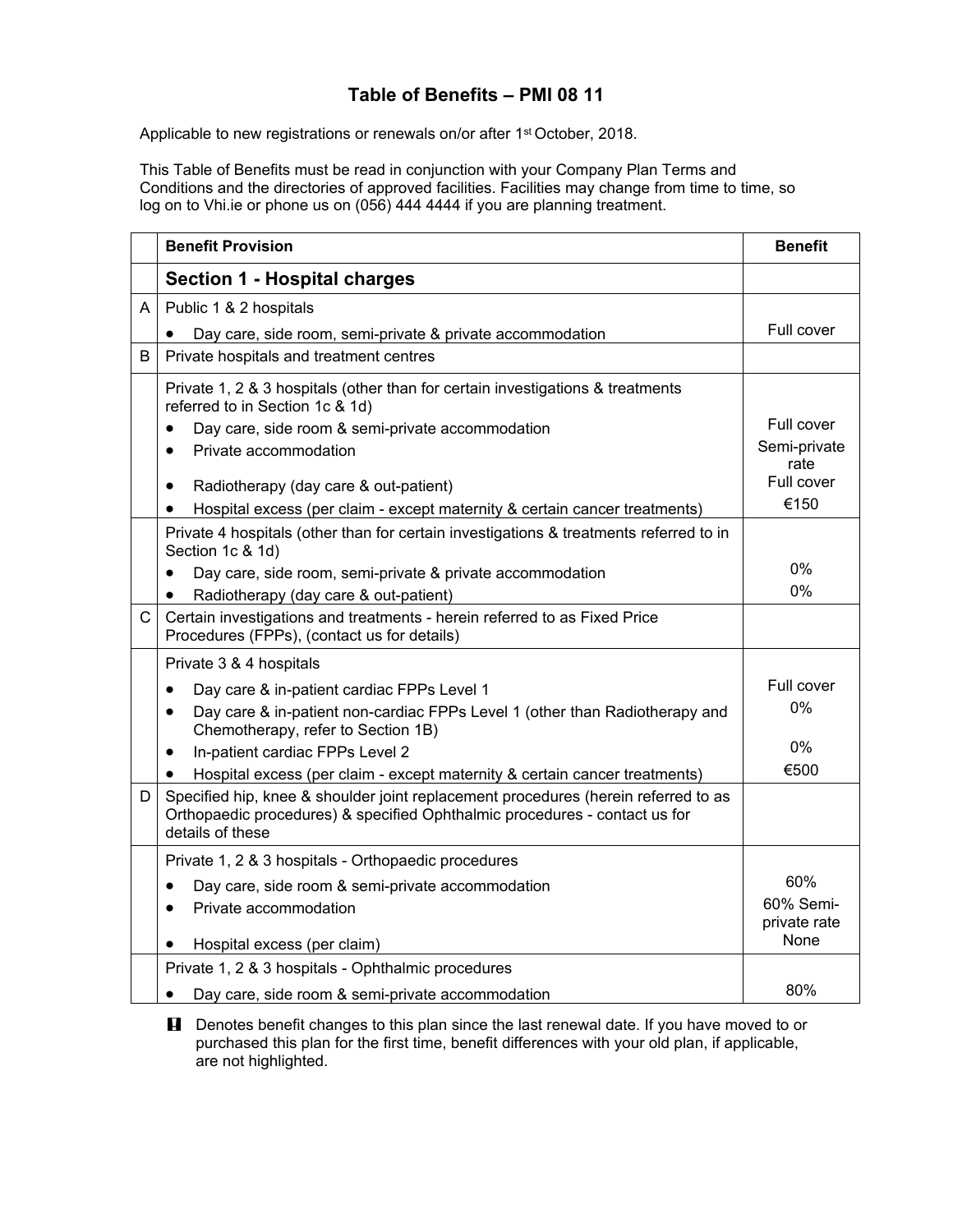|   | Private accommodation                                                                                                                                                                         | 80% Semi-<br>private rate            |
|---|-----------------------------------------------------------------------------------------------------------------------------------------------------------------------------------------------|--------------------------------------|
|   | Hospital excess (per claim)                                                                                                                                                                   | €150                                 |
|   | Private 4 hospitals - Orthopaedic & Ophthalmic procedures                                                                                                                                     |                                      |
|   | Day care, side room, semi-private & private accommodation                                                                                                                                     | 0%                                   |
|   | When carried out as a Fixed Price Procedure (contact us for details)                                                                                                                          |                                      |
|   | Private 3 & 4 hospitals                                                                                                                                                                       | $0\%$                                |
|   | <b>Section 2 - Consultants' fees/GP procedures</b>                                                                                                                                            |                                      |
| A | In-patient treatment, day-care/side room/out-patient & GP procedures                                                                                                                          |                                      |
|   | Participating consultant/GP                                                                                                                                                                   | Full cover                           |
|   | Non-participating consultant/GP                                                                                                                                                               | Standard<br>benefit                  |
|   | Section 3 - Psychiatric cover (read in conjunction with Section<br>1)                                                                                                                         |                                      |
| A | In-patient psychiatric cover                                                                                                                                                                  | 100 days                             |
| B | Day care psychiatric treatment for approved day care programmes                                                                                                                               | Contact us for<br>further details    |
| C | In-patient treatment for alcoholism, drug or other substance abuse in any 5 year<br>period                                                                                                    | 91 days                              |
| D | Out-patient mental health treatment (in an approved out-patient mental health<br>centre) $H$                                                                                                  |                                      |
|   | Mental health assessment in every 2 year period                                                                                                                                               | €100 per<br>member                   |
|   | Mental health therapy, 7 visits<br>$\bullet$                                                                                                                                                  | €75 per visit                        |
|   | Section 4 - Maternity & BabyH                                                                                                                                                                 |                                      |
| A | Normal confinement                                                                                                                                                                            |                                      |
|   | Public hospital benefit (up to 3 days)<br>$\bullet$                                                                                                                                           | Full cover                           |
|   | Caesarean delivery (as per hospital benefits listed)                                                                                                                                          | <b>Refer Section</b>                 |
|   | Home birth benefit                                                                                                                                                                            | €3,200                               |
| B | In-patient maternity consultant fees (per Schedule of Benefits for Professional<br>Fees)                                                                                                      | Agreed<br>charges                    |
| С | Post-natal home nursing                                                                                                                                                                       |                                      |
|   | Following 1 nights stay                                                                                                                                                                       | €1,200                               |
|   | Following 2 nights stay<br>$\bullet$                                                                                                                                                          | €600                                 |
| D | Vhi Fertility Programme                                                                                                                                                                       |                                      |
|   | Fertility benefit - benefit per member, towards the cost of specified fertility tests<br>and treatments carried out in a Vhi Participating Fertility Treatment Centre<br>Initial consultation | €100 discount<br>at point of<br>sale |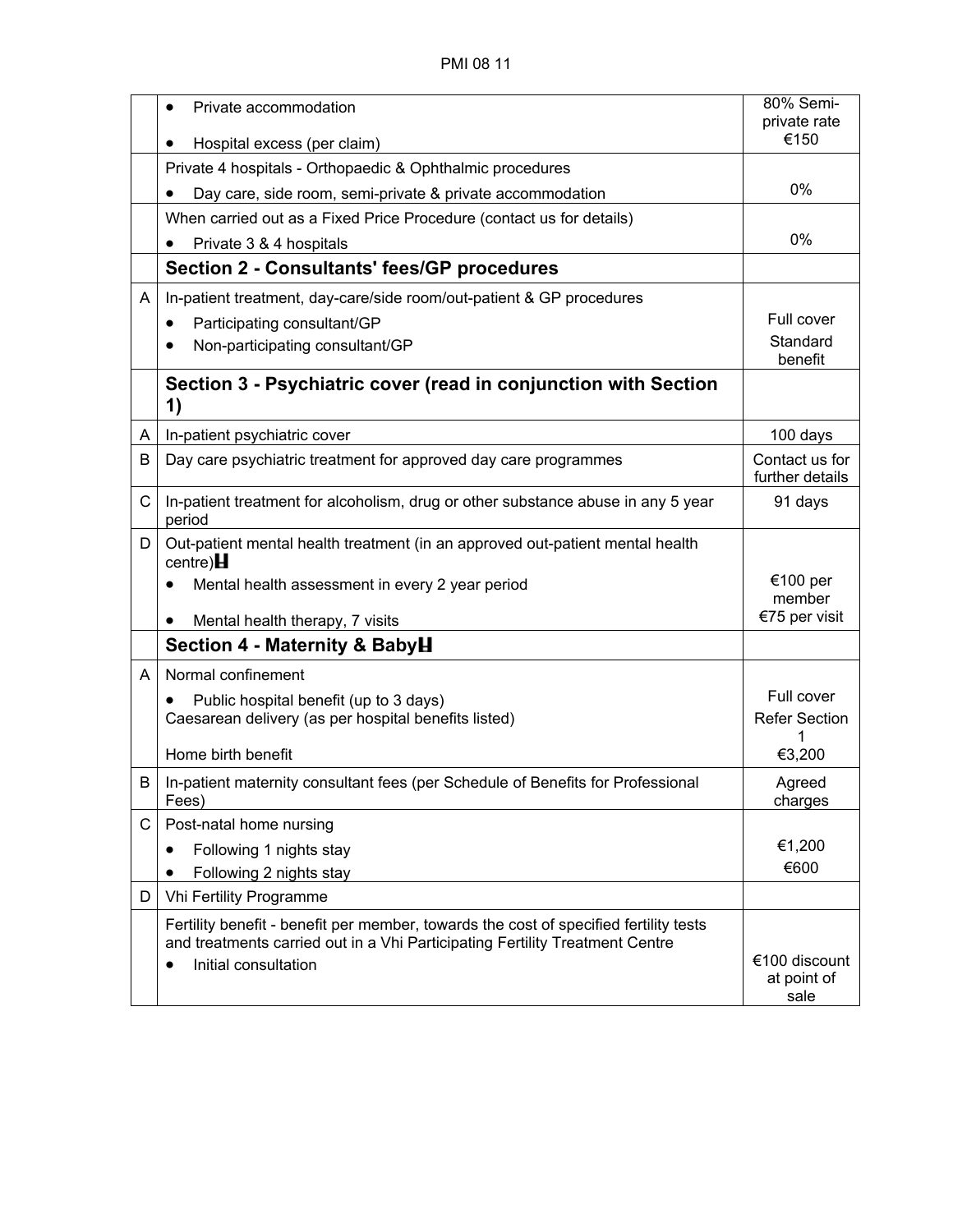|   | AMH & Semen Analysis tests<br>$\bullet$                                                                                                                                                                             | €100 discount<br>at point of           |
|---|---------------------------------------------------------------------------------------------------------------------------------------------------------------------------------------------------------------------|----------------------------------------|
|   |                                                                                                                                                                                                                     | sale                                   |
|   | Egg freezing - once per lifetime<br>٠                                                                                                                                                                               | €1,000                                 |
|   | Sperm freezing - once per lifetime<br>$\bullet$                                                                                                                                                                     | €125                                   |
|   | IUI - up to 2 treatments per lifetime, female members only<br>$\bullet$                                                                                                                                             | €450 per                               |
|   | IVF or ICSI - up to 2 treatments per lifetime, female members only<br>$\bullet$                                                                                                                                     | treatment*<br>€1,000 per<br>treatment* |
|   | Fertility counselling - 4 sessions per treatment carried out in a Vhi Participating<br><b>Fertility Treatment Centre</b>                                                                                            | €40 per<br>session                     |
|   | Fertility support services - Acupuncturists & Dieticians visits<br>$\bullet$                                                                                                                                        | <b>Refer Section</b><br>9              |
|   | * These benefits are co-funded by Vhi and the Vhi Participating Fertility Treatment<br>Centre                                                                                                                       |                                        |
| E | Maternity & Baby Bundle                                                                                                                                                                                             |                                        |
|   | Maternity Yoga and Pilates classes<br>٠                                                                                                                                                                             | 75% cover up                           |
|   | One maternity scan<br>$\bullet$                                                                                                                                                                                     | to a combined                          |
|   | Breast-feeding consultations<br>$\bullet$                                                                                                                                                                           | limit of €500                          |
|   | Baby massage classes<br>$\bullet$                                                                                                                                                                                   | and                                    |
|   | Baby swim classes                                                                                                                                                                                                   | no excess                              |
|   | Ante natal course                                                                                                                                                                                                   |                                        |
|   | Section 5 - Cancer care and other benefits H                                                                                                                                                                        |                                        |
| A | Mammograms in an approved mammogram centre in each 24 month period,<br>covered in accordance with our rules (contact us for details)                                                                                | Full cover                             |
| B | Cancer care support - one night's accommodation for each treatment                                                                                                                                                  | €100 per night                         |
| C | Manual lymph drainage following cancer treatment - 10 visits                                                                                                                                                        | €50 per visit                          |
| D | Clinical psychology counselling for oncology treatment (psycho oncology<br>counselling) - 10 visits                                                                                                                 | Refer section<br>9                     |
| Ε | Additional cancer support benefits                                                                                                                                                                                  |                                        |
|   | Wig/ hairpiece, post-mastectomy bra, swimsuit, surgical prosthesis following<br>٠<br>cancer treatment<br>No excess applies, but subject to the benefit maximum for medical and surgical<br>appliances set out below | Full cover                             |
| F | Other benefits in Section 5                                                                                                                                                                                         |                                        |
|   | Convalescent care - first 14 nights                                                                                                                                                                                 | €30 per night                          |
|   | Vhi Healthcare approved medical and surgical appliances - subject to an excess of<br>€300 per member per year (contact us for details of eligible appliances)                                                       | €6,500 per<br>member year              |
|   | Vhi Hospital@Home                                                                                                                                                                                                   | Full cover                             |
|   | Child home nursing - 28 days per calendar year                                                                                                                                                                      | €100 per day                           |
|   | Parent accompanying child - 14 days per calendar year, following a stay in excess<br>of 3 days in hospital                                                                                                          | €100 per day                           |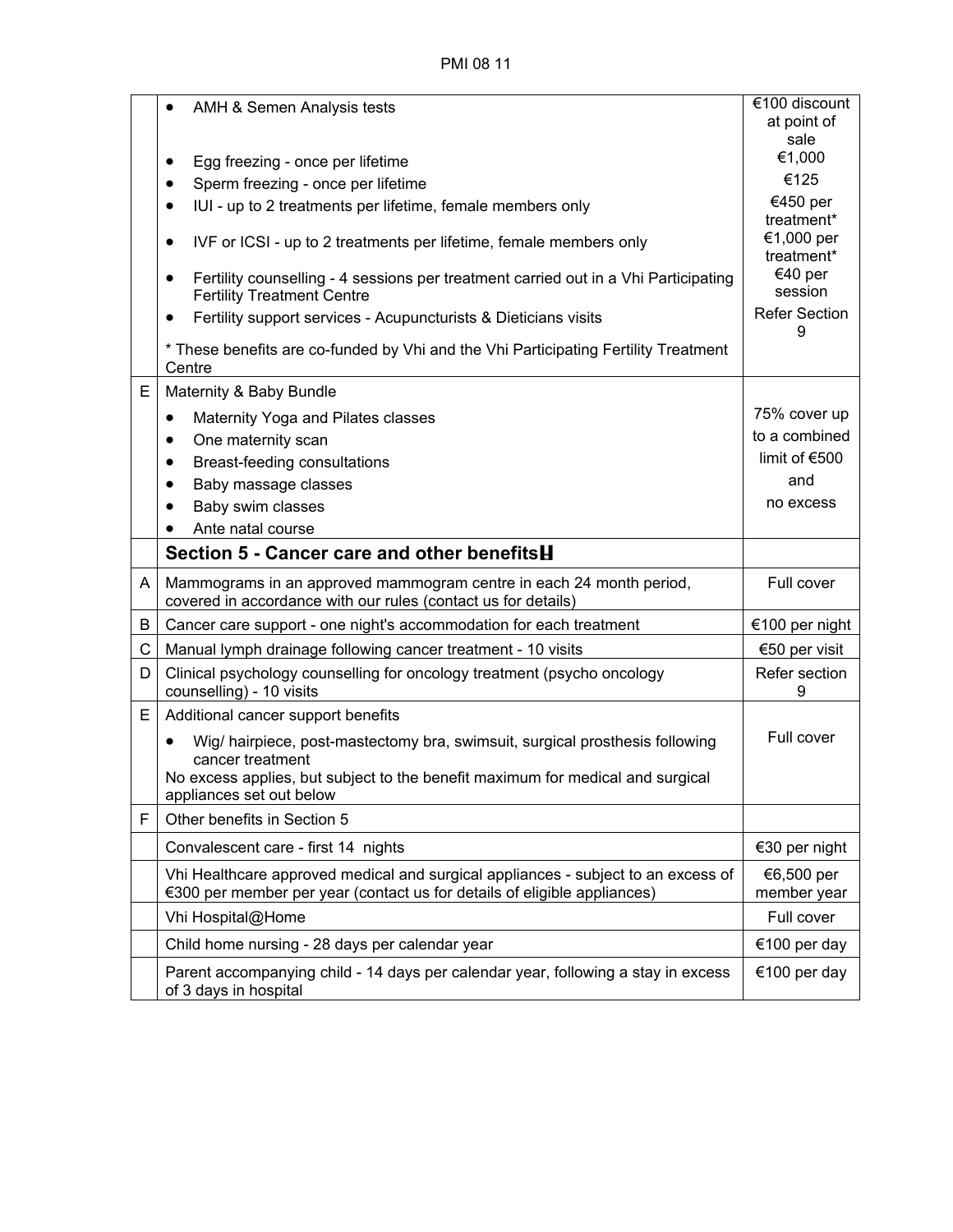|   | <b>Section 6 - Transport costs</b>                                                                                                                                                                                    |                   |
|---|-----------------------------------------------------------------------------------------------------------------------------------------------------------------------------------------------------------------------|-------------------|
| A | Transport costs (covered in accordance with our rules)                                                                                                                                                                | Agreed<br>charges |
|   | Section 7 - Cover outside Ireland                                                                                                                                                                                     |                   |
| A | Emergency treatment abroad                                                                                                                                                                                            | €100,000          |
| B | Elective treatment abroad (subject to prior approval)                                                                                                                                                                 |                   |
|   | Surgical procedures available in Ireland (as per level of cover in Ireland)                                                                                                                                           | €100,000          |
|   | Treatment not available in Ireland                                                                                                                                                                                    | €100,000          |
|   | <b>Section 8</b>                                                                                                                                                                                                      |                   |
| A | In-patient MRI scans (covered in accordance with Section 1)                                                                                                                                                           | Agreed<br>charges |
| B | Out-patient MRI scans                                                                                                                                                                                                 |                   |
|   | Category 1 - approved MRI centres<br>$\bullet$                                                                                                                                                                        | Full cover        |
|   | Category 2 - approved MRI centres, agreed MRI charges & consultant<br>Radiologists fees (subject to an excess of €125 per scan)                                                                                       | Full cover        |
| C | PET-CT scans (covered in accordance with our rules)                                                                                                                                                                   | Agreed<br>charges |
| D | CT Scans (covered in accordance with our rules) $\blacksquare$                                                                                                                                                        | Full cover        |
|   | Section 9 – Day-to-day medical expenses (benefits are per visit,<br>per member, unless otherwise indicated) H                                                                                                         |                   |
| A | General practitioner - unlimited visits                                                                                                                                                                               | 50%               |
| B | Consultant consultation - unlimited visits                                                                                                                                                                            | 50%               |
| С | Pathology - consultants' fees                                                                                                                                                                                         | 50%               |
| D | Radiology - consultants' fees for professional services                                                                                                                                                               | 50%               |
| E | Pathology/Radiology or other diagnostic tests (refer to Section 8 for out-patient<br>MRI benefits) - 50% of agreed charges in an approved out-patient centre. Contact<br>us for details of eligible diagnostic tests. | €300 per year     |
| F | Pre- and post-natal care (combined visits)                                                                                                                                                                            | €250              |
| G | Practice nurse - unlimited visits                                                                                                                                                                                     | 50%               |
| H | STI screening                                                                                                                                                                                                         | Up to €100        |
|   | Dental practitioner - 7 visits                                                                                                                                                                                        | €25               |
| J | Physiotherapist - 7 visits                                                                                                                                                                                            | €25               |
| Κ | Acupuncturists, Chiropractors, Osteopaths, Physical therapists, Reflexologists -<br>unlimited visits                                                                                                                  | 50%               |
| L | Chiropodists/Podiatrists, Dieticians, Occupational therapists, Speech therapists,<br>Orthoptists - unlimited visits                                                                                                   | 50%               |
| M | Clinical Psychologist - 7 visits                                                                                                                                                                                      | €25               |
| N | Optical – eye tests and glasses/contact lenses – 75% of charges in each 24 month<br>period                                                                                                                            | €55               |
| O | Hearing test in each 2 year period                                                                                                                                                                                    | €25               |